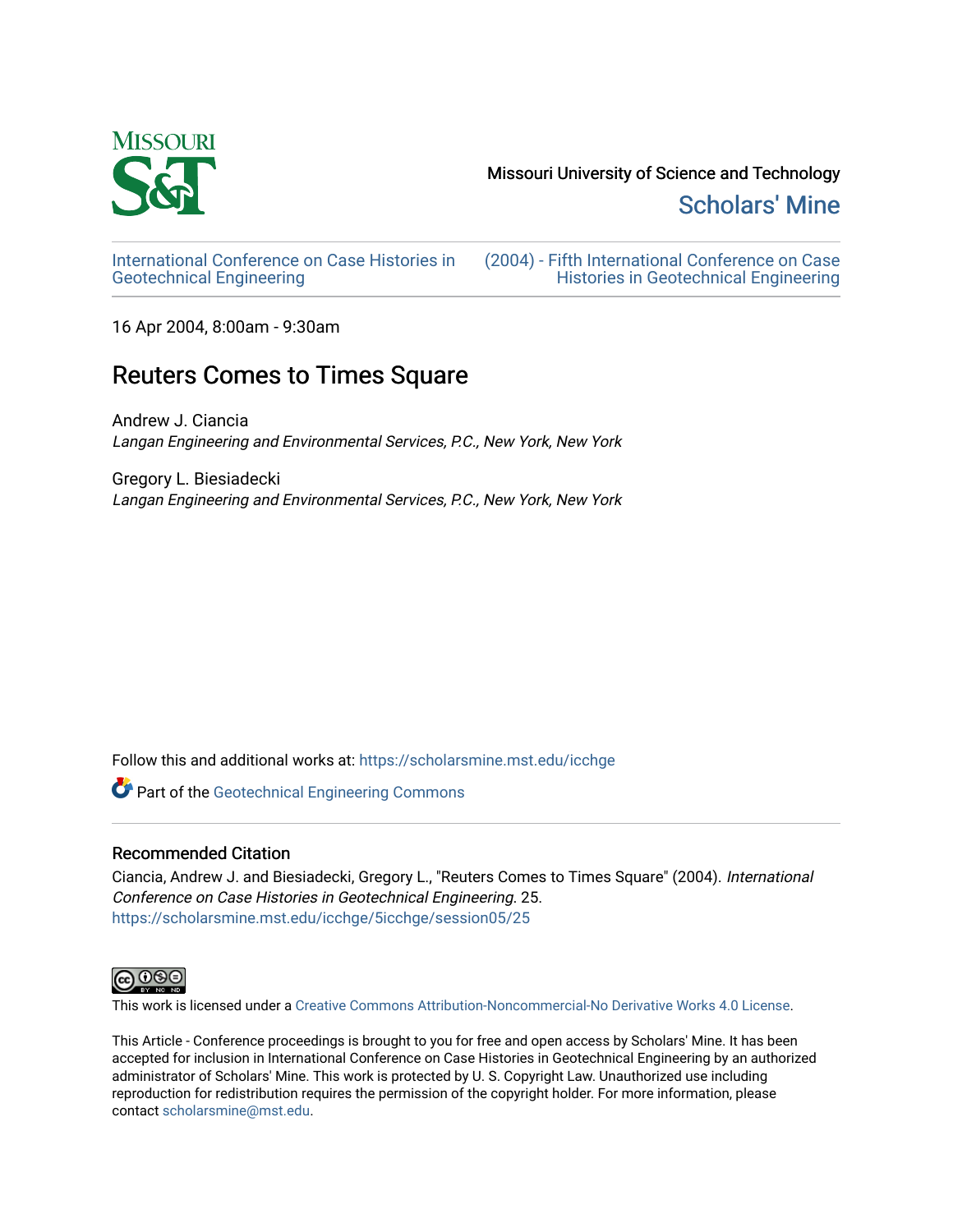

# **REUTERS COMES TO TIMES SQUARE**

# **Paper No. 5.51**

**Andrew J. Ciancia, P.E. Gregory L. Biesiadecki, P.E.**  Langan Engineering and Environmental Services, P.C. Langan Engineering and Environmental Services, P.C. New York, New York (USA) New York, New York (USA)

# **ABSTRACT**

Times Square in New York City was chosen for the new Reuters Headquarters Building for its significance as the crossroads of the world. The headquarters consists of a 30-story office tower with a foundation footprint of 30,000 square feet including two subsurface levels nearly 40 feet deep for retail shops, parking and access to the Times Square subway station.

This paper describes the geotechnical challenges that were faced to minimize the effects of both the construction excavation, mainly in mica schist rock, and a new permanent structure on two adjacent landmark theatres, the subway structures, and the streets and utilities of Times Square. Additionally, there could be no interruption of theatre performances or subway service.

Engineering solutions included:

- 1. Supporting the subway structures during construction with a combination of a sand bag, wale and raker system.
- 2. Maximizing the underground tower space by creating a sidewalk vault.
- 3. Supporting and protecting two landmark theatres by sequencing the support with several tiers of rock anchors.
- 4. Supporting both theatre foundation walls and the "re-entry" corner of the New Victory Theatre by chipping the bedrock and carefully supporting what remained on the perimeter. Monitoring equipment was installed in the theatres for immediate notification of any movement and/or high vibrations.

#### INTRODUCTION

A Times Square location was chosen for the new Reuters Headquarters Building, referred to as Three Times Square. The site is located on Seventh Avenue between West 42<sup>nd</sup> and West 43rd Streets in New York City (City). The site is bordered by many structures making excavation a challenging task. The historic, 100 year old, New Victory Theatre (NVT) and the Ford Center for the Performing Arts (Ford Center) border the site to the west. An active New York City Transit Authority subway tunnel lies directly to the east below Seventh Avenue, set back two feet from the property line. Below West 43rd Street is an electric substation. The corner of West  $42<sup>nd</sup>$  Street and Seventh Avenue is one of the City's busiest subway stations. Refer to Fig. 1 for the site location with respect to adjacent structures, and Fig. 2 for a photograph of a model of the new Reuters building.

The Reuters Headquarters building consists of a 30-story office complex with a foundation footprint of approximately 30,000 square feet including two subsurface levels for retail shops, extending about 40 ft below sidewalk level. The basement levels extend under portions of the West 42<sup>nd</sup> Street and Seventh Avenue sidewalk areas. In order to achieve the basement footprint area desired by the owner, the foundation walls had to be placed on or beyond the property lines.

The main geotechnical challenge faced was having to anticipate what effects the construction excavation would have on the landmark theatres, and the subway tunnels and station. Additionally, there could be no interruption of theatre performances or subway service. The challenges included the methods to temporarily support the excavation walls, the stability of the exposed rock faces, and the monitoring of the theatre and subway structures during construction.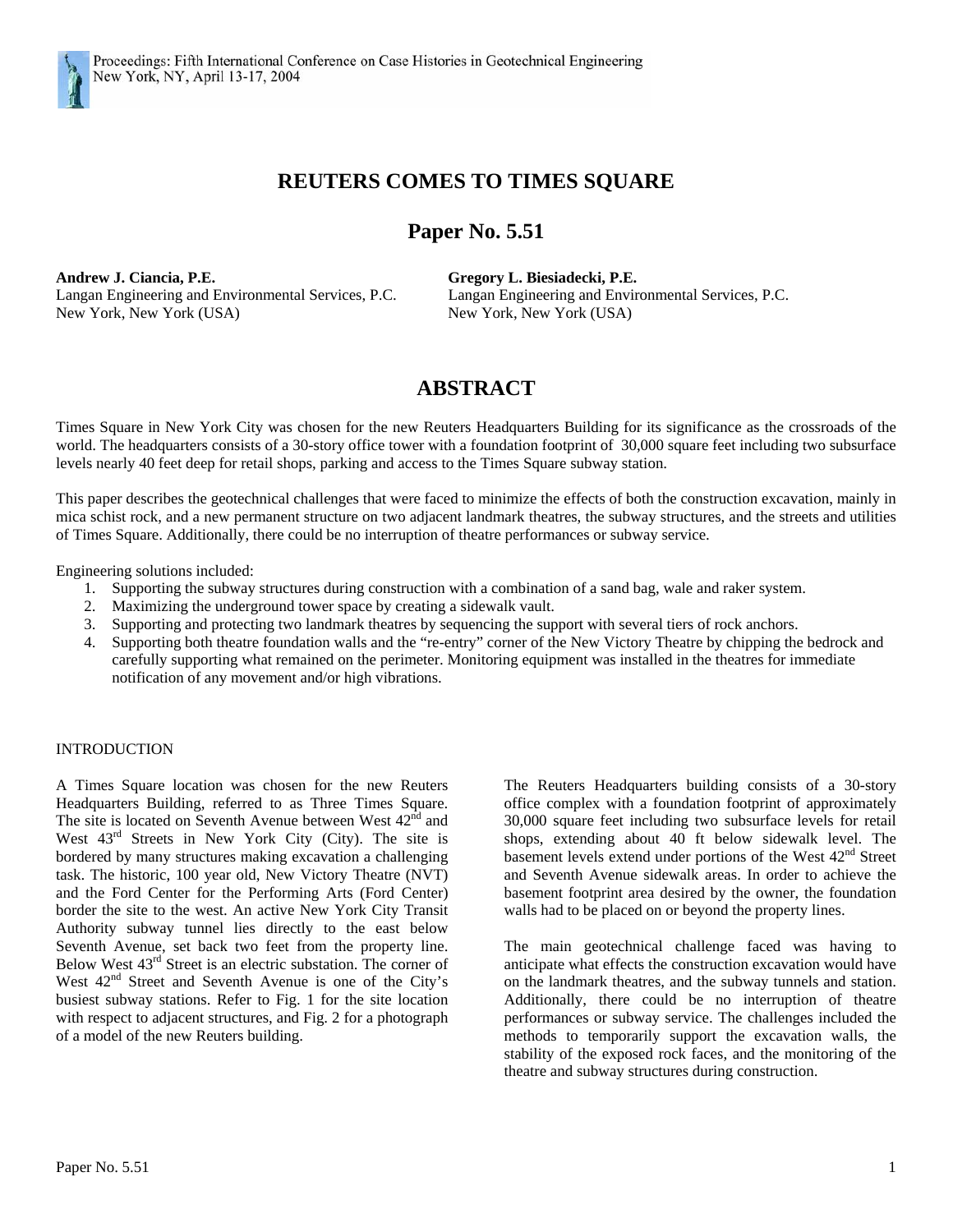

*Fig. 1. Site and Boring Location* 



*Fig. 2. Reuters Three Times Square* 

### SUBSURFACE INVESTIGATION

Prior to construction, there were existing structures on the site that were built at or near the turn of the century and were renovated numerous times to accommodate changing uses. Each of the existing buildings ranged in height from one to eleven stories and contained a single basement level. Portable

drill rigs were placed inside the existing buildings to conduct the subsurface investigation that consisted of six (6) test borings (TS-1 to TS-6) advanced 20 to 30 ft into rock, and the installation of a ground water monitoring well. A proprietary oriented rock core barrel system was used in three of the borings to measure the attitude (strike and dip) of the foliation and discontinuities in the rock cores. Refer to Fig. 1 for the boring locations.

The following summarizes the generalized subsurface information obtained from the site study. The generalized stratigraphy underlying the site was comprised of miscellaneous fill overlying a thin sand stratum, decomposed rock and finally bedrock. These strata are discussed in the following sections. A generalized east-west subsurface profile is presented in Fig. 3.



*Fig. 3. East – West Sub floor Profile (section A-A)* 

### 1. Miscellaneous Fill  $(11-65)^{(1)}$

An approximately 1 ft to 7 ft thick layer of miscellaneous fill, composed essentially of debris, was encountered in most of the borings, just below the existing concrete basement floor slabs. SPT N-values ranged from 11 blows/foot to 100 blows/5 inches (100 blows to drive a split spoon sampler 5 inches). This was indicative of a deposit of highly variable compactness and/or the presence of gravel-size and larger fragments.

 $<sup>(1)</sup>$  Numbers in parenthesis that follow material designation</sup> indicate classification of soil and rock materials in accordance with the City building code.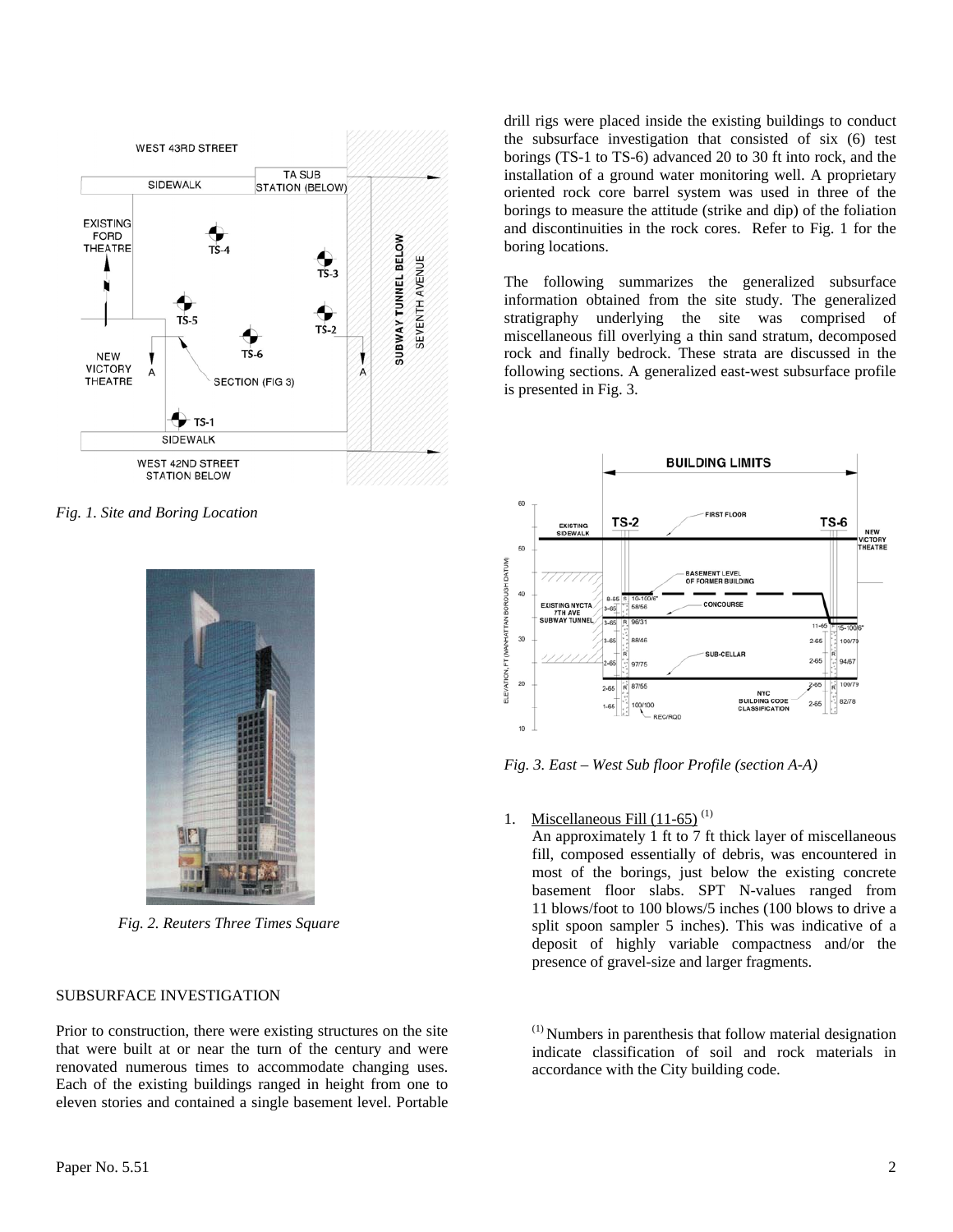2. Medium to Fine Sand (8-65)

An approximately 1 to 2 ft thick layer of medium to fine sand was encountered in some borings below the fill. This material consisted of grey, medium to fine sand with a trace of silt.

3. Grey/Brown Decomposed Schist (4-65)

A thin layer of grey/brown decomposed schist (micaceous sand and silt mixed with mica schist fragments) was encountered below the fill and sand (where present). The N-values in this layer ranged from 21 blows/6 inches to over 100 blows/6 inches, indicative of a medium to very dense state and/or the presence of gravel size or larger materials.

4. Manhattan Schist (3-65, 2-65 and 1-65)

Underlying the fill, sand (where present), and decomposed rock (where present) is the Manhattan Schist Bedrock. The bedrock was generally found to be fresh to moderately weathered and had moderate to little fracturing.

Core recoveries for the borings ranged from approximately 50% to 100%, with most core recoveries over 90%. Rock Quality Designation (RQD) values ranged from 0% to 100%, with an average RQD value of about 70%, indicative of good quality rock.

In general, the rock quality improved with depth. The top 5 to 10 feet of rock was found to be moderately fractured and was classified as Class 3-65 to 2-65 rock (20 to 40 tsf bearing). Below a depth of about 10 feet into the rock, the quality improved and classified as Class 2-65 to Class 1-65 rock (40 to 60 tsf bearing). At the proposed foundation depth, nearly 40 ft below grade, the rock was classified as Class 2-65 to Class 1-65.

Oriented rock cores were taken in three borings to determine the attitude (strike and dip) of the foliation and discontinuities in the rock mass. Based on the oriented core results, the rock foliation was found to strike in an essentially north-northwest direction and slope to the west-southwest direction with a easured dip angle of about 50º to 65º. Refer to Table 1 for a summary of the oriented core data. The attitude of the rock foliation is such that rock cuts along the east and portions of the south and north side perimeter walls would be sloping into the excavation.

| <b>Boring</b><br>Number | Depth (ft) | Direction <sup>(1)</sup> | Dip Angle<br>(Degrees)       |
|-------------------------|------------|--------------------------|------------------------------|
| $TS-1$                  | 17.5-22.5  | S80W                     | $65^{\circ}$ (J)             |
|                         | 22.5-27.5  | S70W                     | $60^{\circ}$ (F)             |
|                         | 27.5-32.5  | S60W                     | $60^{\circ}$ (J)             |
|                         | 32.5-40.5  | S35W to S40W             | $55^{\circ} - 65^{\circ}(J)$ |
| $TS-2$                  | $17 - 26$  | N <sub>20</sub> W        | $55^\circ - 60^\circ$ (F)    |
|                         | $26 - 31$  | N25W                     | $60^{\circ}$ (J)             |
|                         | $31 - 40$  | N25W-N30W                | $65^{\circ}$ (F)             |
| $TS-3$                  | 19.5-24.5  | N <sub>60</sub> W        | $64^{\circ}$ (F)             |
|                         | 24.5-27    | N60W                     | $62^{\circ}$ (J)             |
|                         | 32-37      | N55W                     | $62^{\circ}$ (J)             |
|                         | 37-39      | N30W                     | $65^{\circ}$ (F)             |

(1) Project North-South is Seventh Avenue

(J) Joint

(F) Foliation

### ROCK EXCAVATION

The rock excavation program was complex and very risky due to the site location in the City. A large amount of rock had to be excavated in a relatively small footprint that did not offer any non-issue areas. Normal construction methods would have called for the blasting of the large amount of bedrock to be excavated; however, the existing conditions did not allow for blasting. The site was in the middle of what is notably one of the biggest tourist attractions in the City. The site had to be secure not only to allow for the pedestrian movement but also for their safety during a lengthy construction process.

Due to the fragile conditions of the surrounding structures, the upper perimeter of the excavation had to be secured before the site could be excavated to lower depths. A method of carefully chipping the bedrock and securing what remained on the perimeter became critical to the success of the project. The excavation began in the center of the site and expanded outward to keep a berm of existing soils and rock on the perimeter walls for as long a period of time as possible. The sensitive foundation excavation began on the western edge of the site next to the two landmark theatres. The excavation ultimately extended 30 feet below the theatre structures. The NVT had two faces of rock beneath its foundation (northeast corner) exposed to the excavation; this re-entry corner was critical. The Ford Center had one face of rock exposed below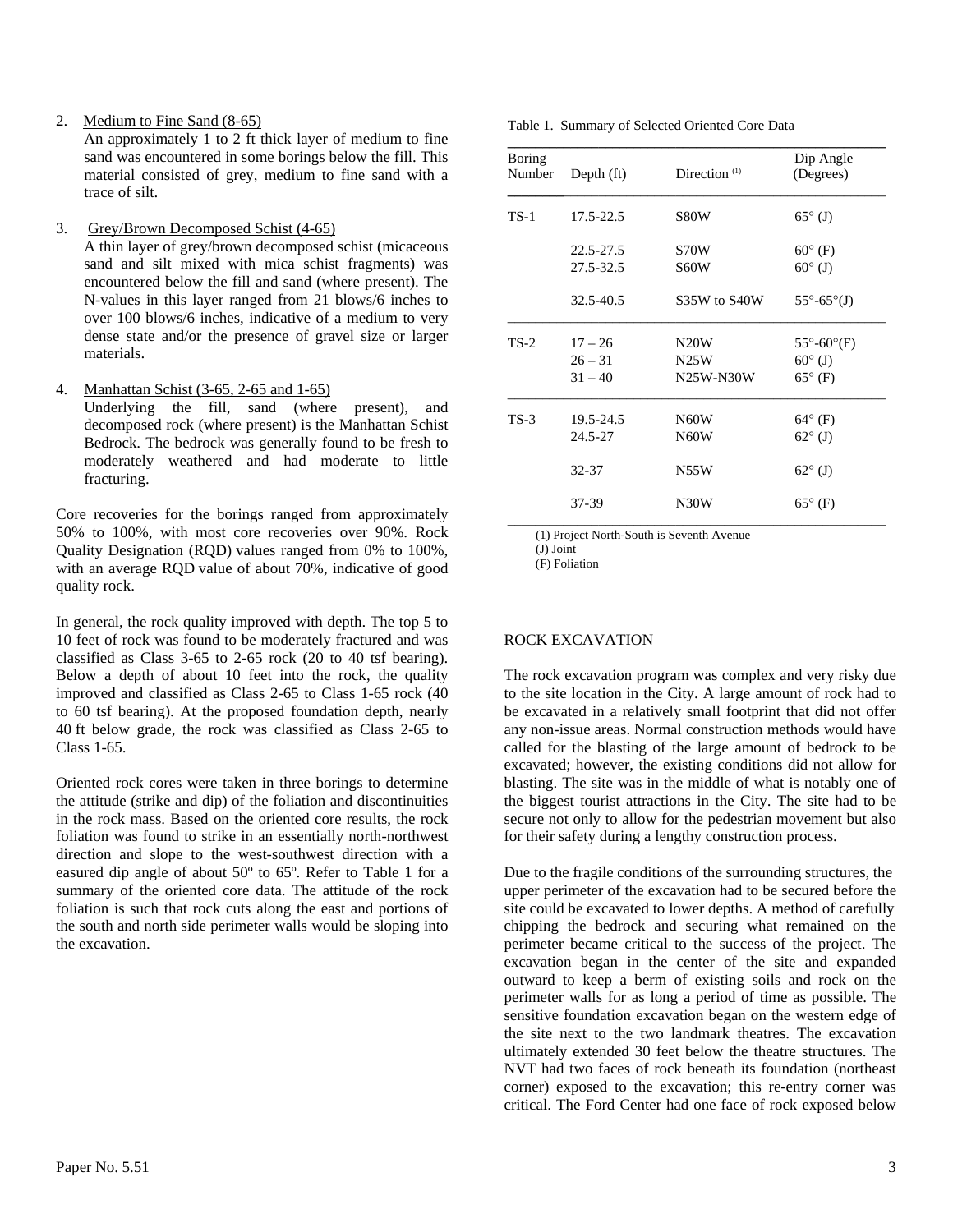its foundation. Both theatres were originally constructed without support redundancies. Refer to Fig. 1.

Excavating rock adjacent to and below the basement level would make the NVT susceptible to cracking or failure when the lateral confinement was removed on two sides of the corner. The manner of removal of this rock could trigger a load transfer. The bedrock was carefully chipped rather that blasted to minimize the rock instability. Monitoring equipment, consisting of crack monitoring gages and survey points, were installed in the theatre to immediately notify the design and construction team of any movement. Also, seismographs were installed to monitor vibration levels.

The allowable vibration levels (peak particle velocity) for the theatres and subway structures were established at 0.5 and 2.0 in/sec., respectively. The maximum allowable vertical and horizontal movements were established at ¼-in for the two theatres.

Knowing that a load transfer due to rock removal would create building movement, a project mitigation plan called for the stabilization of the exposed rock beneath the theatres as the excavation progressed using rock anchors and supplemental bracing. As specified in the contract documents, the contractor was required to install rock bolts in a maximum 4 ft grid spacing as the rock was "peeled" away from the re-entry corner under the NVT.

Fig. 4 presents a schematic of the stabilization plan for the NVT re-entry corner that was included as part of the contract documents. Also, the foundation contractor had to pour the permanent foundation wall adjacent to the NVT structure prior to moving forward with the general site excavation, a very critical step in the mitigation plan for the site.



*Fig. 4. Plan View at Re-Entry Corner* 

The re-entry rock corner of the NVT remained stable during the 25 ft of rock excavation that took place below the theatre. Maximum horizontal and vertical movements measured with instrumentation installed in the NVT were about 1/8 in and 1/16 in, respectively. Measured vibration readings were generally kept below 0.5 in/sec, with occasional "spike" levels reaching 1 in/sec.

#### SUBWAY RETENTION SYSTEM

The engineering design used to laterally support the subway tunnel combined existing techniques in a more creative way to meet the needs of the project. Conventional procedures would have called for the use of soldier beams driven or drilled into the rock; wood lagging would be installed between the beams to serve as an earth retention system. However, the proximity of the subway tunnel to the excavation limits and the high elevation of rock required an innovative approach. Above the subway structure a gravity retaining wall was installed using a series of pits that were then filled with sand bags to allow for only minimal disruption to the sidewalk area. Below the top of the subway, a temporary bracing system of stub beams was installed directly against the subway tunnel roofline on West 42<sup>nd</sup> Street. This allowed for minimal intrusion into the building's foundation wall and facilitated the disassembly of the retaining system. A series of wales and rakers were connected to the stub beams to provide lateral stability to the subway tunnel roofline. The subway structure analysis calculations showed that the inherent strength of the subway walls below the roofline itself would provide the necessary stability during the excavation, eliminating the need for additional bracing of the Transit Authority subway.

There was constant coordination with the New York City Transit Authority and the New York State Department of Transportation through the design process and through construction. A monitoring system was developed including seismographs and survey points to provide information to the agencies to confirm the impact of construction on the tunnel. The sand bag gravity wall and the wale/raker system are shown in Fig. 5. Vibration readings were measured well below 2 in/sec. Survey readings measured essentially no movement of the subway tunnel.